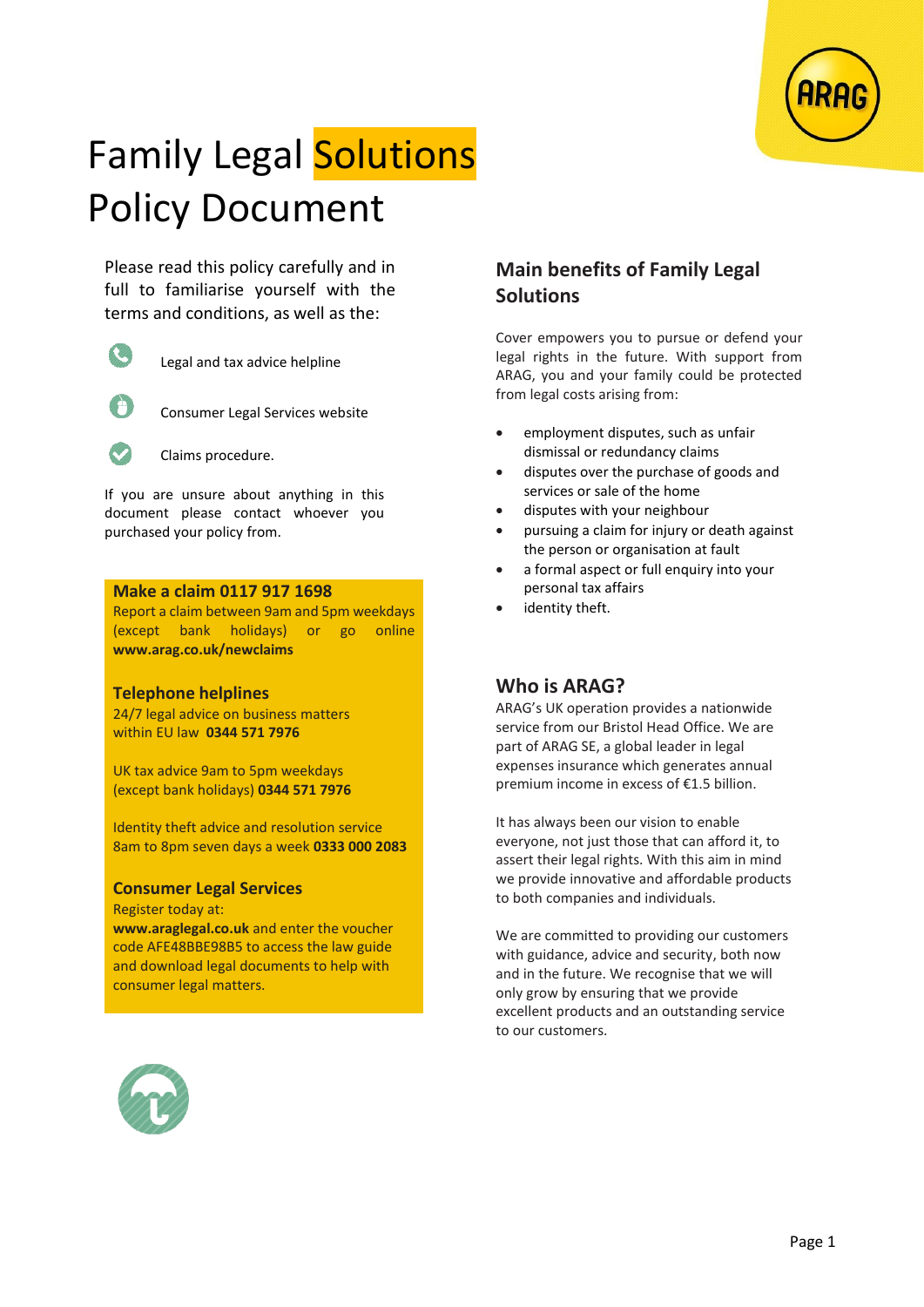## **Helplines**

All helplines are subject to fair and reasonable use. The level of fair usage will depend on individual circumstances. However, if our advisors consider that your helpline usage is becoming excessive they will tell you. If following that warning usage is not reduced to a more reasonable level, we can refuse to accept further calls.

## **Legal and tax advice 0344 571 7976**

If you have a legal or tax problem we recommend that you call our confidential legal and tax advice helpline. Legal advice is available 24 hours a day, 7 days a week, and tax advice is available between 9am and 5pm on weekdays (except bank holidays).

The advice covers personal legal matters within EU law or personal tax matters within the UK. Your query will be dealt with by a qualified specialist who is experienced in handling legal and tax-related matters. Use of this service does not constitute reporting of a claim

## **Identity Theft Helpline & Resolution Service**

This helpline provides advice to help you keep your identity secure. If you suspect you are a victim of identity theft, our specialist caseworkers can help you restore your credit rating and correspond with your card issuer, bank or other parties. This service is available from 8am to 8pm seven days a week by calling **0333 000 2083.** 

# **What happens if the insurer cannot meet its liabilities?**

AmTrust Europe Limited is covered by the Financial Services Compensation Scheme (FSCS). You may be entitled to compensation of up to 90% of the cost of your claim, in the unlikely event that the insurer cannot meet its obligations. Further information about compensation scheme arrangements is available at **www.fscs.org.uk**

## **Claims procedure**

If you need to make a claim you must notify us as soon as possible.

- 1. Under no circumstances should you instruct your own solicitor or accountant as the insurer will not pay any costs incurred without our agreement.
- 2. You can download a claim form at **www.arag.co.uk/newclaims** or you can request one by telephoning us on **0117 917 1698** between 9am and 5pm Monday to Friday (except bank holidays).
- 3. Your completed claim form and supporting documentation can be submitted to ARAG by email, post or fax. Further details are set out in the claim form itself. We will send you a written acknowledgment by the end of the next working day after the claim is received.
- 4. Within five working days of receiving all the information needed to assess the availability of cover under the policy, we will write to you either:
	- a) confirming the appointment of a qualified representative who will promptly progress the claim for you; or
	- b) if the claim is not covered, explaining in full why and whether we can assist in another way.
- 5. When an advisor is appointed they will try to resolve your dispute without delay, arranging mediation whenever appropriate. Matters cannot always be resolved quickly particularly if the other side is slow to cooperate or a legal timetable is decided by the courts.

## **Privacy statement**

This is a summary of how we collect, use, share and store personal information. To view our full privacy statement, please see our website - ["http://www.arag.co.uk](http://www.arag.co.uk/)"

## **Collecting personal information**

ARAG may be required to collect certain personal or sensitive information which may include name, address, date of birth and if appropriate medical information. We will hold and process this information in accordance with the General Data Protection Regulations. Should we ask for personal or sensitive information, we undertake that it shall only be used in accordance with our privacy statement.

We may also collect information for other parties such as suppliers we appoint to process the handling of a claim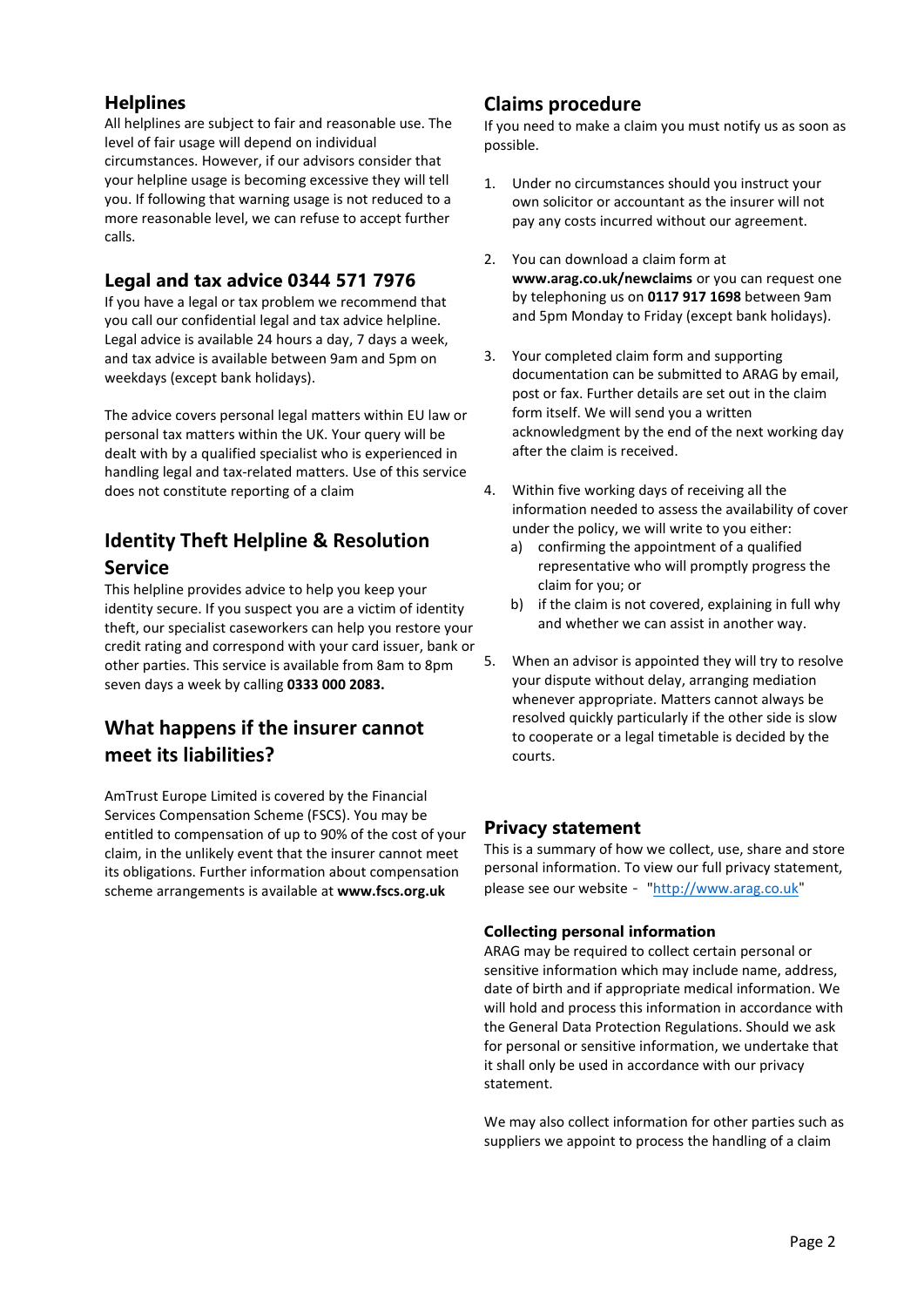#### **Using personal or sensitive information**

The reason we collect personal or sensitive information is to fulfil our contractual and regulatory obligations in providing this insurance product, for example to process premium or handle a claim. To fulfil these obligations, we may need to share personal or sensitive information with other organisations

We will not disclose personal or sensitive information for any purpose other than the purpose for which it was collected. Please refer to our full privacy statement for full details.

#### **Keeping personal information**

We shall not keep personal information for any longer than necessary

#### **Your rights**

Any person insured by this policy has a number of rights in relation to how we hold personal data including; the right to a copy of the personal data we hold; the right to object to the use of personal data or the withdrawal of previously given consent; the right to have personal data deleted. For a full list of privacy rights and when we will not be able to delete personal data please refer to our full privacy statement.

# **Family Legal Solutions**

This policy is evidence of the contract between **you** and the **insurer**. The policy and schedule shall be read together as one document.

Terms that appear in bold type have special meanings. Please read **Meaning of words & terms** for more information.

#### **Your policy cover**

Following an Insured event the **insurer** will pay the **insured's legal costs & expenses** and up to £50,000, (including the cost of appeals) for all claims related by time or cause, including the cost of appeals subject to all the following requirements being met:

- 1) **You** have paid the insurance premium.
- 2) The **insured** keeps to the terms of this policy and co-operates fully with **us.**
- 3) The Insured event happens within the **territorial limit.**
- 4) The claim
	- a) always has **reasonable prospects of success**
	- b) is reported to **us**
		- i) during the **period of insurance**
		- ii) as soon as the **insured** first becomes aware of circumstances which could give rise to a claim.
- 5) Unless there is a conflict of interest the **insured** always agrees to use the **appointed advisor**  chosen by **us** in any claim
	- a) to be heard by the **small claims court** and/or
	- b) before proceedings have been or need to be issued.
- 6) Any dispute will be dealt with by a court, tribunal, Advisory Conciliation and Arbitration Service or a relevant regulatory or licencing body; or mediation agreed with **us**.

A claim is considered to be reported to **us** when **we** have received the **insured's** fully completed claim form.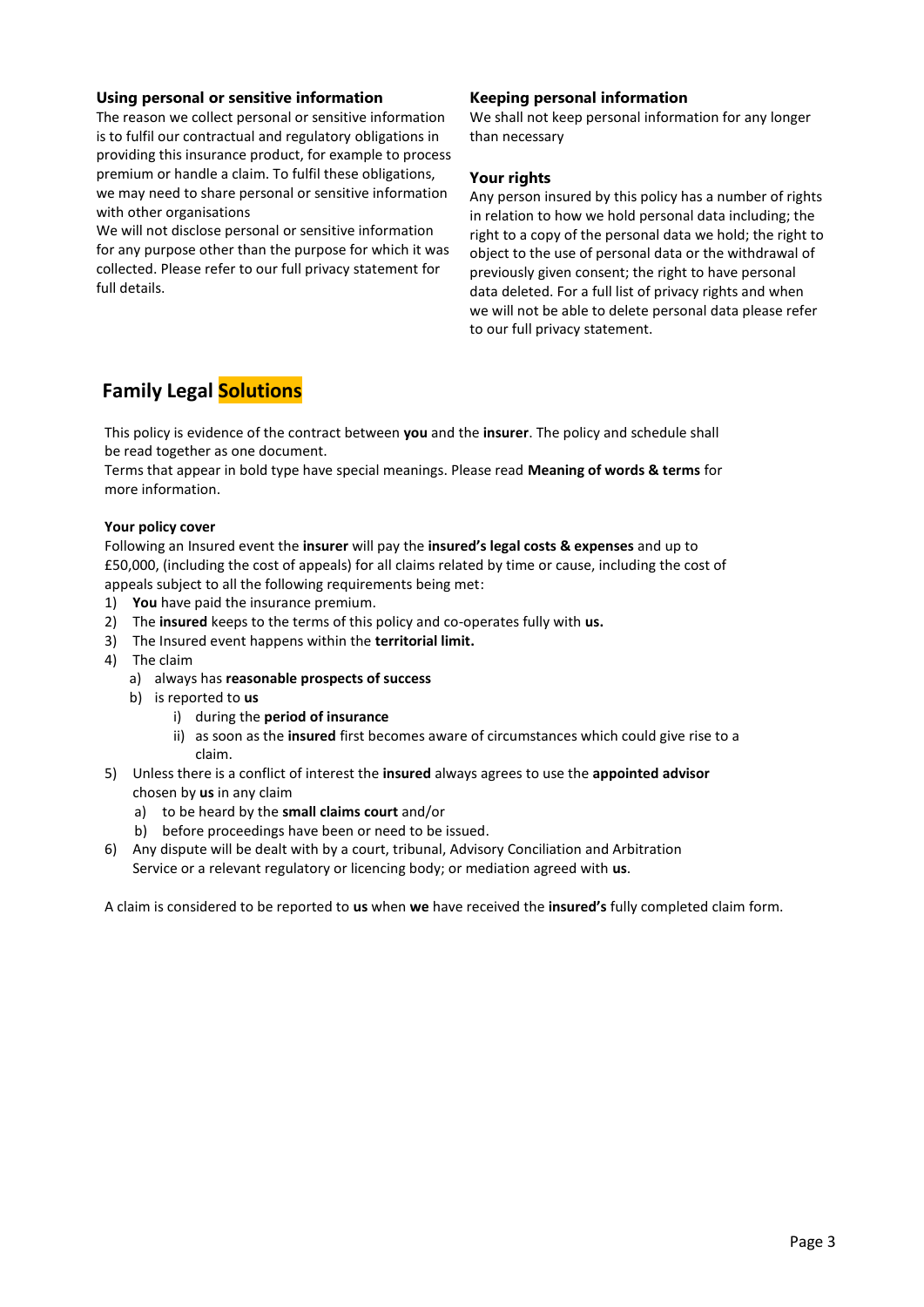| 1            | <b>Employment</b><br>A dispute with the insured's current, former or<br>prospective employer relating to their contract of<br>employment or related legal rights. A claim can be<br>brought once all internal dismissal, disciplinary and<br>grievance procedures as set out in the<br>ACAS Code of Practice for Disciplinary and<br>a)<br>Grievance Procedures, or<br>Labour Relations Agency Code of Practice on<br>b)<br>Disciplinary and Grievance Procedures in<br>Northern Ireland<br>have been or ought to have been concluded.<br>The insured is required to co-operate fully with<br>ACAS regarding mediation and not do anything that<br>hinders a successful outcome. | What is not covered under Insured event 1<br>Any claim arising from or relating to:<br>A dispute arising solely from personal injury<br>1.<br>defending the insured other than defending an<br>2.<br>appeal<br>legal costs & expenses for an employer's internal<br>3.<br>disciplinary process or an employee's grievance<br>hearing or appeal<br>an insured's employer's or ex employer's pension<br>4.<br>scheme<br>5.<br>a compromise or settlement agreement between<br>the insured and their employer unless such<br>agreement arises from an ongoing claim under the<br>policy.                                                                                                                                                                  |
|--------------|----------------------------------------------------------------------------------------------------------------------------------------------------------------------------------------------------------------------------------------------------------------------------------------------------------------------------------------------------------------------------------------------------------------------------------------------------------------------------------------------------------------------------------------------------------------------------------------------------------------------------------------------------------------------------------|--------------------------------------------------------------------------------------------------------------------------------------------------------------------------------------------------------------------------------------------------------------------------------------------------------------------------------------------------------------------------------------------------------------------------------------------------------------------------------------------------------------------------------------------------------------------------------------------------------------------------------------------------------------------------------------------------------------------------------------------------------|
| $\mathbf{2}$ | <b>Contract</b><br>A dispute arising out of an agreement or<br>alleged agreement which has been entered<br>into by the insured for<br>buying or hiring consumer goods or services<br>a)<br>privately selling goods<br>b)<br>buying or selling your main home<br>c)<br>d)<br>renting your main home as a tenant<br>the occupation of your main home under a<br>e)<br>lease.                                                                                                                                                                                                                                                                                                       | What is not covered under Insured Event 2<br>Any claim arising from or relating to:<br>a dispute with tenants or where the insured is the<br>1.<br>landlord or lessor<br>loans, mortgages, pensions, or any other banking,<br>2.<br>life or long-term insurance products, savings or<br>investments<br>the insured's business activities, trade, venture for<br>3.<br>gain, profession or employment<br>a contract involving a motor vehicle<br>4.<br>a settlement due under an insurance policy<br>5.<br>construction work, or designing, converting or<br>6.<br>extending any building where the contract value<br>exceeds £6,000 including VAT.                                                                                                     |
| 3            | Property<br>A dispute relating to visible property which the<br>insured owns following<br>an event which causes physical damage to the<br>a)<br>insured's visible property including your main<br>home<br>a public or private nuisance or trespass<br>b)<br>provided that where any boundary is in<br>dispute, you have proof of where the boundary<br>lies.<br>a dispute with your landlord or site owner<br>c)<br>arising out of your occupation of your home<br>(the limit of indemnity is £5,000)                                                                                                                                                                            | What is not covered under Insured Event 3<br>The first £250 of any claim under Insured event<br>1.<br>3 b). This is payable by the insured as soon as we<br>accept the claim.<br>Any claim relating to:<br>2.<br>a contract entered into by an insured<br>a)<br>any building or land other than your main<br>b)<br>home<br>a motor vehicle<br>C)<br>the compulsory purchase of, or demolition,<br>d)<br>restrictions, controls or permissions placed on<br>your property by any government, local or<br>public authority<br>defending any dispute under Insured event 3 a)<br>e)<br>other than defending a counter claim or an<br>appeal<br>a dispute with any party other than the<br>f)<br>person(s) who caused the damage, nuisance or<br>trespass. |
| 4            | Personal injury<br>A sudden event directly causing the insured<br>physical bodily injury or death.                                                                                                                                                                                                                                                                                                                                                                                                                                                                                                                                                                               | What is not covered under Insured event 4<br>Any claim arising from or relating to:<br>a condition, illness or disease which develops<br>1.<br>gradually over time<br>mental injury, nervous shock, depression or<br>2.<br>psychological symptoms where the insured has not<br>sustained physical injury to their body                                                                                                                                                                                                                                                                                                                                                                                                                                 |

3. defending any dispute other than an appeal.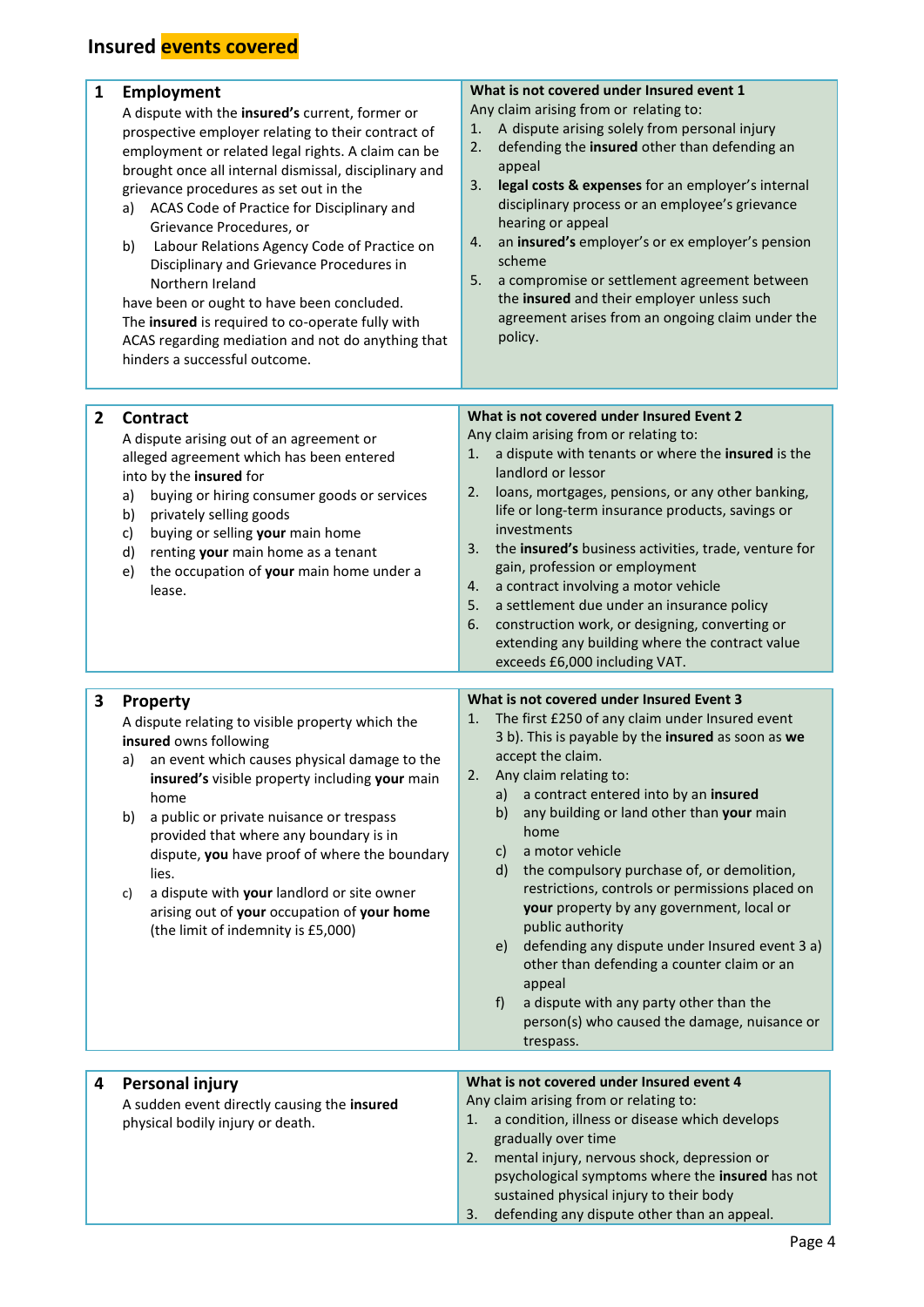| 5 | <b>Clinical negligence</b>                                                                          | What is not covered under Insured event 5<br>Any claim arising from or relating to a contract<br>1.       |  |
|---|-----------------------------------------------------------------------------------------------------|-----------------------------------------------------------------------------------------------------------|--|
|   | A dispute arising from alleged clinical negligence or                                               | dispute.                                                                                                  |  |
|   | malpractice.                                                                                        | Defending any dispute other than an appeal.<br>2.                                                         |  |
|   |                                                                                                     | What is not covered under Insured event 6                                                                 |  |
| 6 | Tax<br>A formal enquiry into the insured's personal tax                                             | Any claim arising from or relating to:                                                                    |  |
|   | affairs provided that all returns are complete and                                                  | tax returns where HM Revenue & Customs impose<br>1.                                                       |  |
|   | have been submitted within the legal timescales                                                     | a penalty or which contain careless and/or                                                                |  |
|   | permitted.                                                                                          | deliberate misstatements                                                                                  |  |
|   |                                                                                                     | a business or venture for gain of the insured<br>2.<br>where the Disclosure of Tax Avoidance Scheme<br>3. |  |
|   |                                                                                                     | Regulations apply or should apply to the insured's                                                        |  |
|   |                                                                                                     | financial arrangements                                                                                    |  |
|   |                                                                                                     | any enquiry that concerns assets, monies or wealth<br>4.                                                  |  |
|   |                                                                                                     | outside of Great Britain and Northern Ireland                                                             |  |
|   |                                                                                                     | an investigation by the Fraud Investigation Service<br>5.                                                 |  |
|   |                                                                                                     | of HM Revenue & Customs.                                                                                  |  |
| 7 | Legal defence                                                                                       | What is not covered under Insured event 7                                                                 |  |
|   | Work<br>a)                                                                                          | Any claim arising from or relating to:                                                                    |  |
|   | An alleged act or omission of the insured that                                                      | owning a vehicle or driving without motor<br>1.                                                           |  |
|   | arises from their work as an employee and                                                           | insurance or driving without a valid driving licence<br>2.<br>a parking offence.                          |  |
|   | results in:                                                                                         |                                                                                                           |  |
|   | i) the insured being interviewed by the police<br>or others with the power to prosecute             |                                                                                                           |  |
|   | ii) a prosecution being brought against the                                                         |                                                                                                           |  |
|   | insured in a court of criminal jurisdiction                                                         |                                                                                                           |  |
|   | iii) civil proceedings being brought against the                                                    |                                                                                                           |  |
|   | insured under unfair discrimination laws.                                                           |                                                                                                           |  |
|   | Motor<br>b)<br>A motoring prosecution being brought against                                         |                                                                                                           |  |
|   | the insured.                                                                                        |                                                                                                           |  |
|   | Other<br>c)                                                                                         |                                                                                                           |  |
|   | A formal investigation or disciplinary hearing                                                      |                                                                                                           |  |
|   | being brought against the insured by a                                                              |                                                                                                           |  |
|   | professional or regulatory body.                                                                    |                                                                                                           |  |
| 8 | Loss of earnings                                                                                    | What is not covered under Insured event 8                                                                 |  |
|   | The insured's absence from work to attend court,                                                    | Loss of earnings in excess of £1,000.<br>1.                                                               |  |
|   | tribunal, arbitration or regulatory proceedings at                                                  | Any sum which can be recovered from the court or<br>2.                                                    |  |
|   | the request of the appointed advisor or whilst on                                                   | tribunal.                                                                                                 |  |
|   | jury service which results in loss of earnings.                                                     |                                                                                                           |  |
|   |                                                                                                     |                                                                                                           |  |
| 9 | <b>Identity theft</b>                                                                               | What is not covered under Insured event 9<br>The insurer will not pay for any money claimed, goods,       |  |
|   | A dispute arising from the use of the insured's<br>personal information without their permission to | loans, or other property or financial loss or other                                                       |  |
|   | commit fraud or other crimes provided the insured                                                   | benefit obtained as a result of the identity theft.                                                       |  |
|   | contacts our Identity Theft Advice and Resolution                                                   |                                                                                                           |  |
|   | Service as soon as they suspect that their identity                                                 |                                                                                                           |  |
|   | may have been stolen.                                                                               |                                                                                                           |  |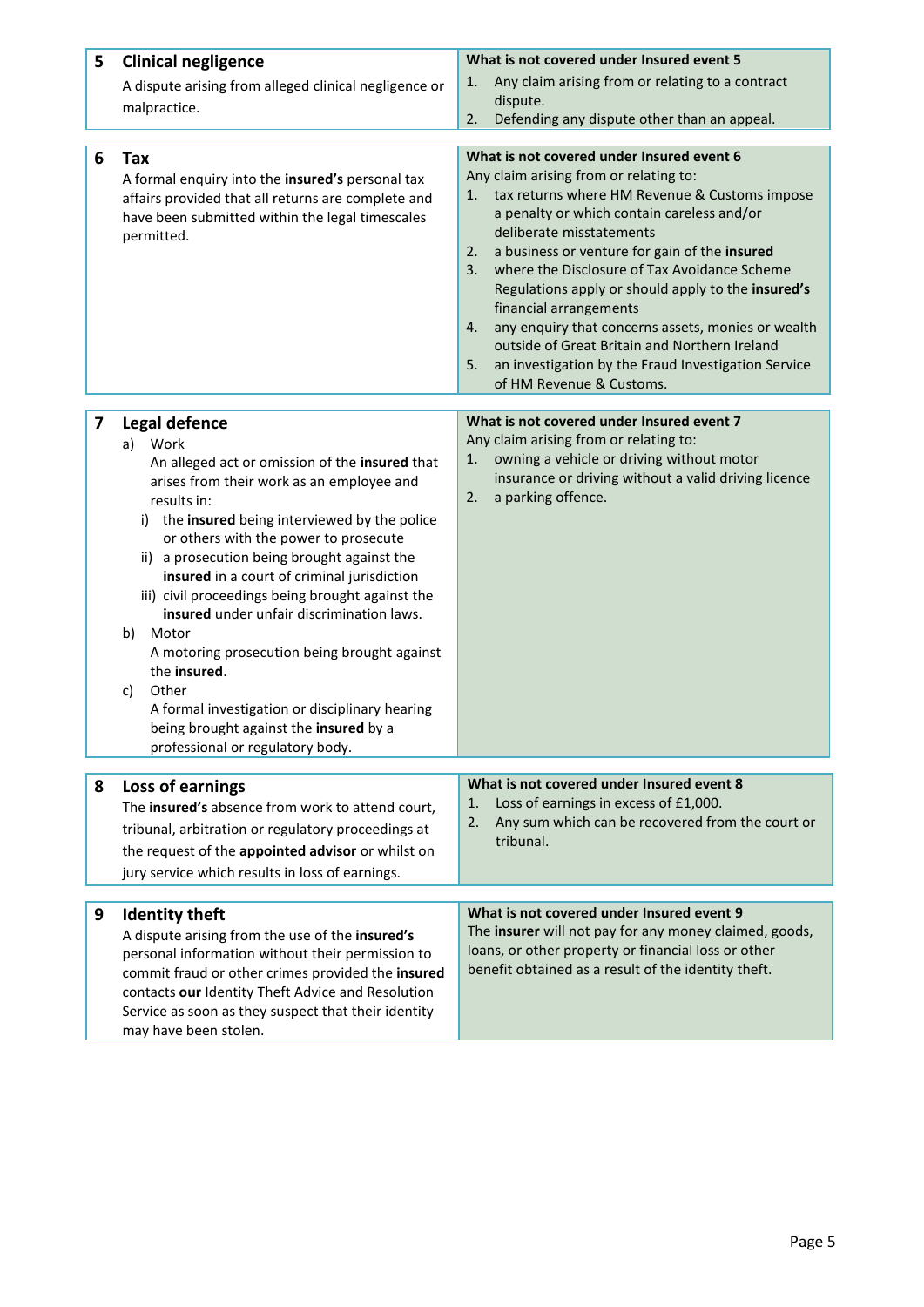# **What is not covered by this policy (applicable to the whole policy)**

The **insured** is not covered for any claim arising from or relating to:

- 1. **legal costs & expenses** and **communication costs** incurred without **our** consent
- 2. any actual or alleged act or omission or dispute happening before, or existing at the start of the policy and which the **insured** believed or ought reasonably to have believed could lead to a claim under this policy
- 3. an amount below £100
- 4. an allegation against the **insured** involving:
	- a) assault, violence or dishonesty, malicious falsehood or defamation
	- b) the manufacture, dealing in or use of alcohol, illegal drugs, indecent or obscene materials
	- c) illegal immigration
	- d) offences under Part 7 of the Proceeds of Crime Act 2002 (money laundering offences)
- 5. a dispute between **your** family members
- 6. an **insured's** deliberate or reckless act
- 7. a judicial review
- 8. a dispute arising from or relating to clinical negligence except as provided for in Insured event 5 Clinical negligence
- 9. a dispute with **us** not dealt with under Condition 6, or the **insurer** or the company that sold this policy
- 10. a) ionising radiations or contamination by radioactivity from any nuclear fuel or from any nuclear waste or from the combustion of nuclear fuel
	- b) radioactive, toxic, explosive or other hazardous properties of any explosive nuclear assembly or nuclear component thereof
	- c) war, invasion, act of foreign enemy hostilities (whether war is declared or not), civil war, rebellion, revolution, insurrection or military or usurped power
	- d) pressure waves from aircrafts or other aerial devices travelling at sonic or supersonic speed
	- e) any terrorist action (regardless of any other cause or event contributing concurrently or in any other sequence to the liability) or any action taken in controlling, preventing or suppressing terrorist action. If the **insurer** alleges that by reason of this exclusion any liability or loss is not covered by this policy, the burden of proving the contrary shall be upon the **insured**.
- 11. a group litigation order
- 12. the payment of fines, penalties or compensation awarded against the **insured**.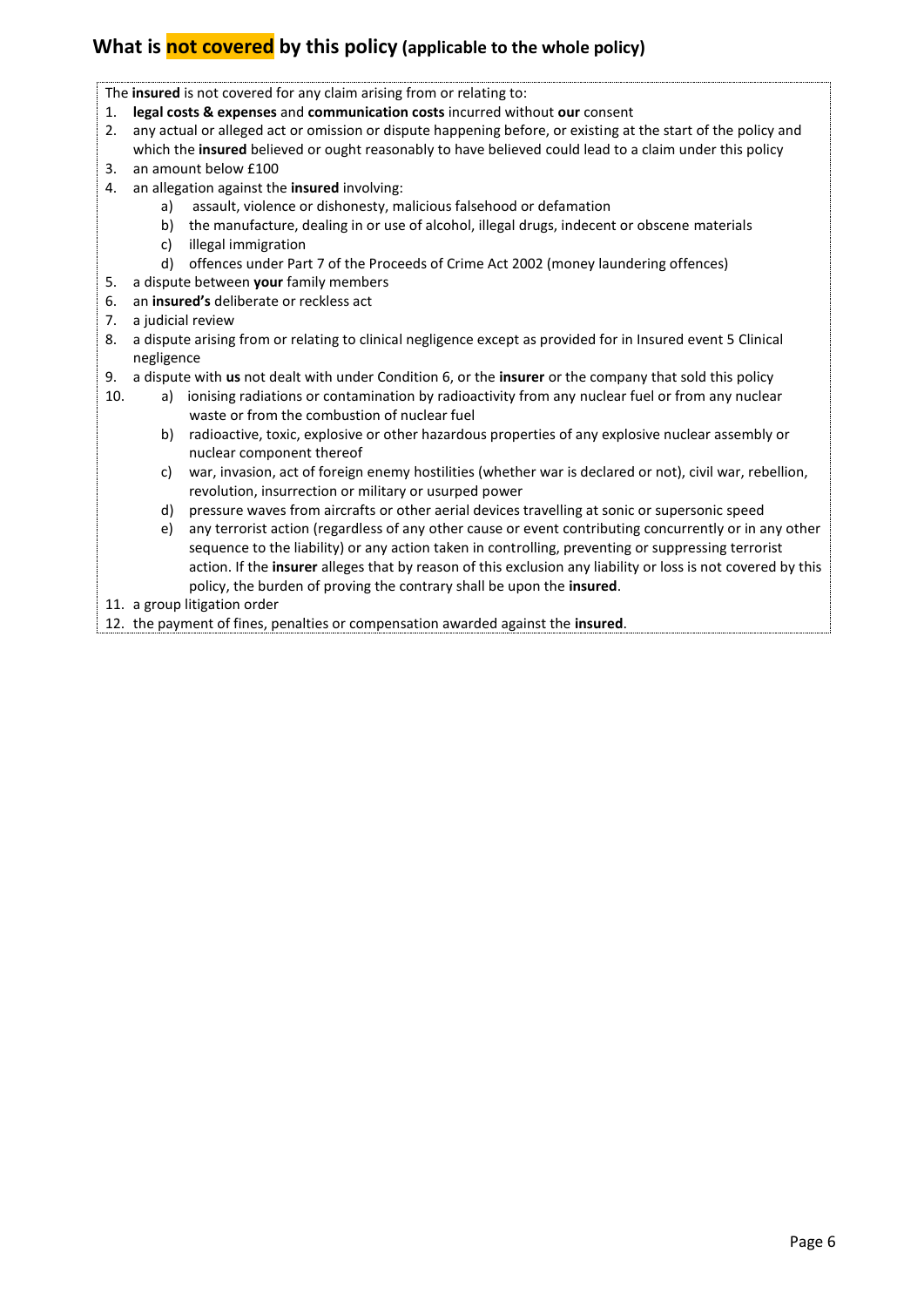# **Policy conditions**

Where the **insurer's** risk is affected by the **insured's** failure to keep to these conditions the **insurer** can cancel **your** policy, refuse a claim or withdraw from an ongoing claim. The **insurer** also reserves the right to recover **legal costs & expenses** from the **insured** if this happens.

#### **1. The insured's responsibilities**

#### An **insured** must:

- a) tell **us** immediately of anything that may make it more costly or difficult for the **appointed advisor** to resolve the claim in the **insured's** favour
- b) cooperate fully with **us**, give the **appointed advisor** any instructions **we** require, and keep them updated with progress of the claim and not hinder them
- c) take reasonable steps to claim back **legal costs & expenses, communication costs,** employment tribunal and employment appeal tribunal fees and, where recovered, pay them to the **insurer**
- d) keep **legal costs & expenses** and **communication costs** as low as possible
- e) allow the **insurer** at any time to take over and conduct in the **insured's** name, any claim.

#### **2. Freedom to choose an appointed advisor**

- a) In certain circumstances as set out in 2.b) below the **insured** may choose an **appointed advisor**. In all other cases no such right exists and **we** shall choose the **appointed advisor**.
- b) The **insured** may choose an **appointed advisor** if:
	- i) **we** agree to start proceedings or proceedings are issued against an **insured**, or ii) there is a conflict of interest

except where the **insured's** claim is to be dealt with by the **small claims court** where **we** shall choose the **appointed advisor**.

- c) Where the **insured** wishes to exercise the right to choose, the **insured** must write to **us** with their preferred representative's contact details.
- d) If the **insured** dismisses the **appointed advisor** without good reason, or withdraws from the claim without **our** written agreement, or if the **appointed advisor** refuses with good reason to continue acting for an **insured**, cover will end immediately.
- e) In respect of a claim under Insured event 1 Employment, 2 Contract, 4 Personal injury or 5 Clinical negligence, the **insured** enters into a **conditional fee agreement** or the **appointed advisor** enters into a **collective conditional fee agreement**, where legally permitted.

#### **3. Consent**

The **insured** must agree to **us** having sight of the **appointed advisor's** file relating to the **insured's** claim. The **insured** is considered to have provided consent to **us** or **our** appointed agent to have sight of their file for auditing and quality and cost control purposes.

#### **4. Settlement**

- a) The **insurer** has the right to settle the claim by paying the reasonable value of the **insured's** claim.
- b) The **insurer** has the right to recover employment tribunal and employment appeal tribunal fees from a settlement agreement between the **insured** and an employer or ex-employer under Insured event 1 Employment.
- c) The **insured** must not negotiate, settle the claim or agree to pay **legal costs & expenses** without **our** written agreement.
- d) If the **insured** refuses to settle the claim following advice to do so from the **appointed advisor**, the **insurer** reserves the right to refuse to pay further **legal costs & expenses**.
- e) The **insured** must settle **communication costs** arising from Insured event 9 Identity theft in the first instance and make a receipted claim to **us** for reimbursement.

#### **5. Barrister's opinion**

**We** may require the **insured** to obtain and pay for an opinion from a barrister if a dispute arises regarding the merits or value of the claim. If the opinion supports the **insured,** then the **insurer** will reimburse the reasonable costs of that opinion. If that opinion conflicts with advice obtained by **us**, then the **insurer** will pay for a final opinion which shall be binding on the **insured** and **us**. This does not affect the **insured's** right under Condition 6 below.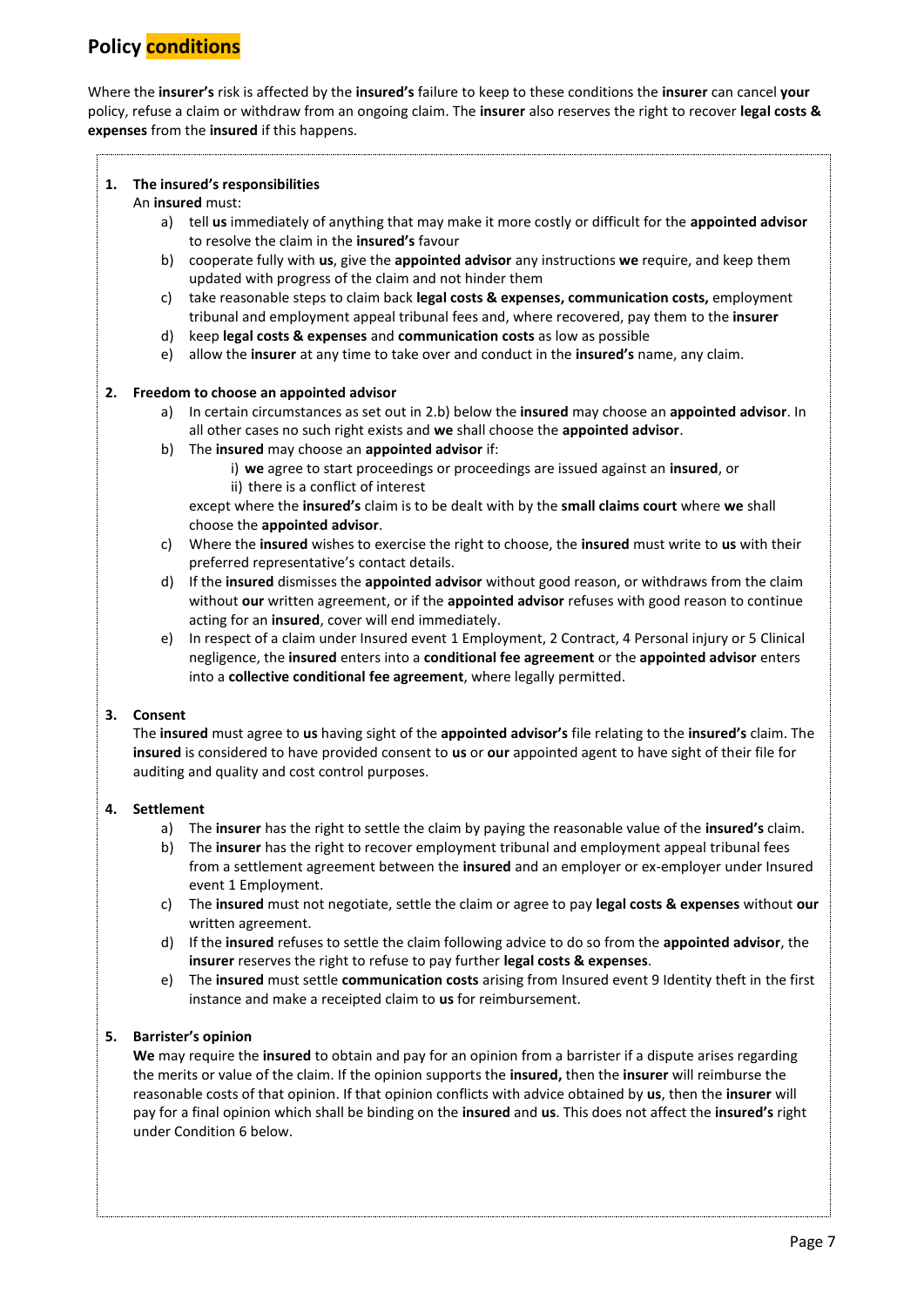#### **6. Arbitration**

If any dispute between the **insured** and **us** arises from this policy, the **insured** can make a complaint to **us** as described on the back page of this policy and **we** will try to resolve the matter. If **we** are unable to satisfy the **insured's** concerns and the matter can be dealt with by the Financial Ombudsman Service the **insured** can ask them to arbitrate over the complaint.

#### **7. Other insurance**

The **insurer** will not pay more than their fair share (rateable proportion) for any claim covered by another policy, or any claim that would have been covered by any other policy if this policy did not exist.

#### **8. Fraudulent claims**

If the **insured** makes any claim which is fraudulent or false, the policy shall become void and all benefit under it will be forfeited including the premium.

#### **9. Cancellation**

- a) **You** may cancel the policy within 14 days of the date of the purchase of this policy with a full refund of the premium paid provided an **insured** has not made a claim which has been accepted.
- b) **You** may cancel this policy at any time by giving at least 21 days' written notice to **us**. The **insurer**  will refund part of the premium for the remaining period unless the insured has notified a claim which has been or is subsequently accepted under this policy in which case no return of premium shall be allowed.
- c) Where there is a valid reason for doing so, the **insurer** has the right to cancel the policy at any time by giving at least 21 days written notice to **you**. The **insurer** will refund part of the premium for the unexpired term. **We** will set out the reason for cancellation in writing. Valid reasons may include but are not limited to
	- i) where the party claiming under this policy fails to co-operate with or provide information to **us** or the **appointed advisor** in a way that materially affects **our** ability to process a claim, or **our** ability to defend the **insurer's** interests
	- ii) where the party claiming under this policy uses threatening or abusive behaviour or language, or intimidation or bullying of **our** staff or suppliers
	- iii) where **we** reasonably suspect fraud.

#### **10. Acts of parliament, statutory instruments, civil procedure rules & jurisdiction**

All legal instruments and rules referred to within the policy shall include equivalent legislation in Scotland, Northern Ireland, the Isle of Man and the Channel Islands and any subsequent amendment or replacement legislation. This policy will be governed by English law.

#### **11. Contracts (Rights of Third Parties) Act 1999**

A person who is not an **insured** under this contract has no right to enforce the terms and conditions of this policy under the Contracts (Rights of Third Parties) Act 1999.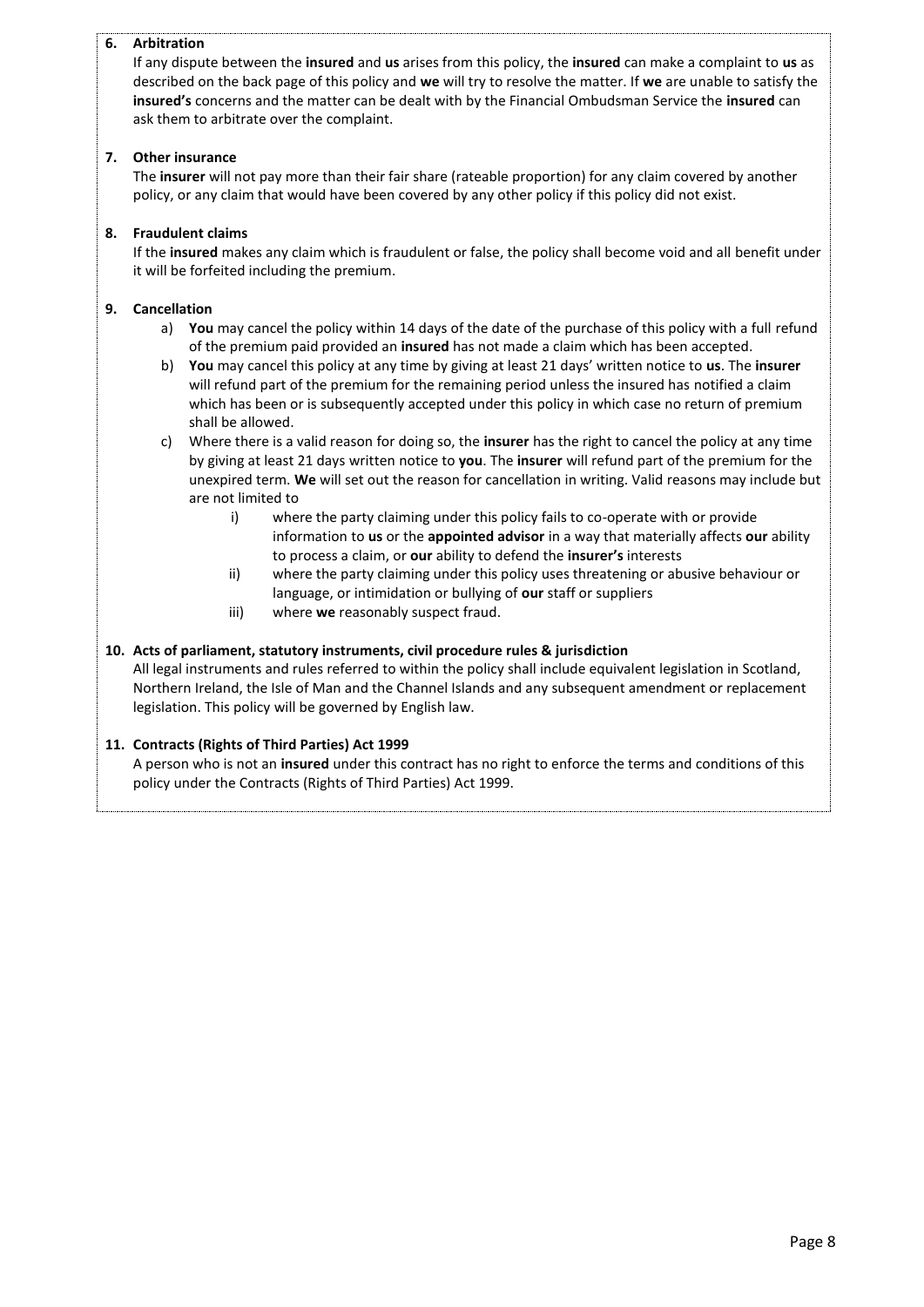## **Meaning of Words & Terms**

Certain words and terms contained in this policy have been defined as they have the same meaning wherever they appear.

#### **Appointed advisor**

The solicitor, accountant, mediator or other advisor appointed by **us** to act on behalf of the **insured**.

#### **Collective conditional fee agreement**

A legally enforceable agreement entered into on a common basis between the **appointed advisor** and **us** to pay their professional fees on the basis of 100% "nowin no-fee".

#### **Conditional fee agreement**

A legally enforceable agreement between the **insured** and the **appointed advisor** for paying their professional fees on the basis of 100% "no-win no-fee".

#### **Communication costs**

The reasonable cost of UK phone calls, postage (including special delivery) photocopying or faxes and credit reports where the **insured** has taken advice from **our** Identity Theft Advice and Resolution Service and is advised to correspond with credit agencies, banks, credit card companies, financial service providers or other parties in order to repair their credit rating, restore their identity or resolve a dispute that has arisen from the use of personal information without permission to commit fraud or other crimes.

#### **Insured**

**You, your** partner and relatives permanently living with **you** in **your** main home in the UK. (The **insurer** will cover **your** children temporarily away from home for the purposes of higher education).

#### **Insurer**

AmTrust Europe Limited.

#### **Legal costs & expenses**

- 1. Reasonable legal costs and disbursements reasonably and proportionately incurred by the **appointed advisor** on the standard basis and agreed in advance by **us**. The term "standard basis" can be found within the Courts' Civil Procedure Rules Part 44.
- 2. Reasonable experts' reports, reasonably and properly incurred by the **appointed advisor**.
- 3. In civil claims, other side's costs, fees and disbursements where the **insured** has been ordered to pay them or pays them with **our** agreement.
- 4. Reasonable accountancy fees reasonably incurred under Insured event 6 Tax by the **appointed advisor**  and agreed by **us** in advance.
- 5. The **insured's communication costs.**

#### **Period of insurance**

The period shown in the schedule to which this policy attaches.

#### **Reasonable prospects of success**

- 1. Other than as set out in 2. and 3. below, a greater than 50% chance of the **insured** successfully pursuing or defending the claim and, if the **insured** is seeking damages or compensation, a greater than 50% chance of enforcing any judgment that might be obtained.
- 2. In criminal prosecution claims where the **insured**
	- a) pleads guilty, a greater than 50% chance of successfully reducing any sentence or fine or
	- b) pleads not guilty, a greater than 50% chance of that plea being accepted by the court.
- 3. In all claims involving an appeal, a greater than 50% chance of the **insured** being successful.

#### **Small claims court**

A court in England & Wales that hears a claim falling under the small claims track in the County Court as defined by Section 26.6 (1) of the Civil Procedure Rules 1999; a court in Scotland that the simple claims procedure as set out by the Courts Reform (Scotland) Act 2014, a court in Northern Ireland where the sum in dispute is less than £3,000 or the equivalent jurisdiction in the United Kingdom where the policy applies.

#### **Territorial limit**

For Insured events 2 Contract and 4 Personal injury; the United Kingdom, Channel Islands, Isle of Man, countries in the European Union, Norway and Switzerland. For all other Insured events, the United Kingdom, Channel Islands and Isle of Man.

#### **We/Us/Our**

ARAG plc who is authorised under a binding authority agreement to administer this insurance on behalf of the **insurer**, AmTrust Europe Limited.

#### **You/Your**

The person(s) named in the schedule to which this policy attaches.

Signed by

Managing Director of ARAG plc